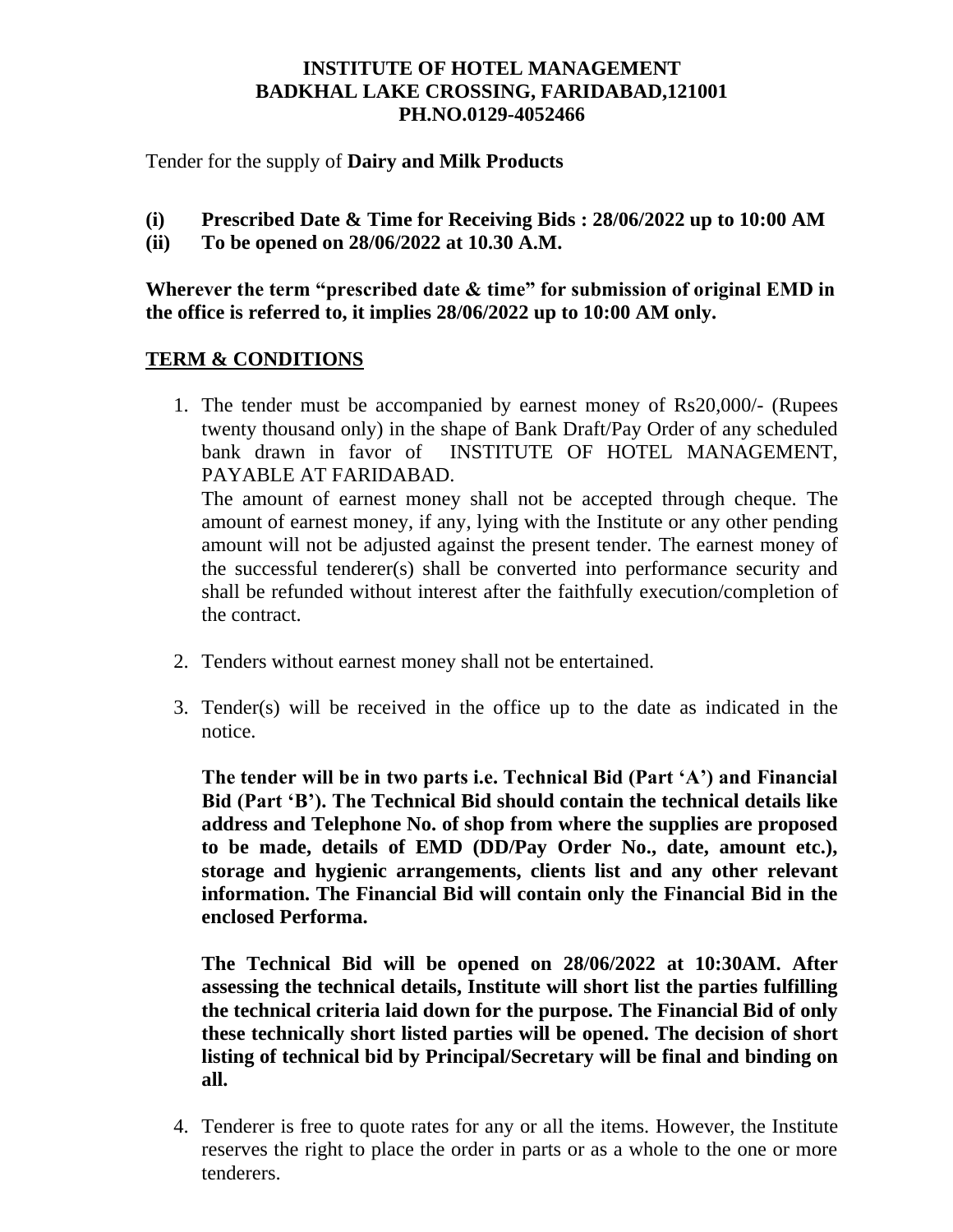- 5. The validity of tender shall be for 90 days from the date of receipt. The finally approved and determined rates will remain in force **for the period of one year i.e 11.07.22 to 10.07.23** with a provision to extend further for a period of three months at the same rates approved by the Institute. **The Institute will not entertain any request for the increase of rates on account of increase of tax, excise duty, natural calamity, strike, other levies or any other reasons, whatsoever, during the period of contract. Any new tax imposed during the currency of contract, however, will be considered. However, Principal reserves the right to increase or decrease the price of any item keeping into view the circumstances.**
- 6. **The tenderer should preferably be the manufacturer of Milk Products like Paneer, Cream, Butter, Sweets etc., etc.**
- 7. (a) **The GST, if applicable, should be indicated clearly in the tender form as "GST Extra" along with the percentage of GST as applicable against each and every item failing which it will be treated that the rates quoted by the tenderer are inclusive of GST. After this, no representation/ request regarding payment of GST shall be entertained. The rates may be quoted by showing the percentage and amount of VAT under the column of VAT in the specifications.**

**GST will be paid to the tenderer provided the GST registration No. Service Tax Code & Accounting Code is mentioned on the bill/invoice and all relevant formalities including furnishing of Forms/VAT invoice, if any, are fulfilled by the tenderer.**

**(b)** In Case of GST invoice, Institute name, address and GST. must be indicated/ printed by you. For items on which VAT is applicable, it may also be mentioned/printed "**Input Tax Credit is available against this invoice".**  Each such invoice will be submitted by the tenderer in duplicate (two copies). While the first copy will be used for claiming Input Tax Credit by the Institute and will be submitted to the Assessing Authority of Excise & Taxation Department, Faridabad, along with the return for claiming Input Tax Credit  $(TTC)$ , the  $2<sup>nd</sup>$  copy will be used for processing the payment to the suppliers. Therefore, it may be ensured that such invoices are submitted in duplicate (two copies).

**"Retail invoice"** will, however, be accepted for goods purchased by the Institute for own consumption and not for sale and for Inter State Purchase.

- 8. Under no circumstances any tenderer shall quote rates for any item more than MRP rates printed on the packing, wherever applicable. Otherwise penal action shall be initiated under the relevant act or as deemed fit by the Institute.
- 9. In case of any reduction in the excise duty, taxes, etc. in respect of any item(s) under this tender in pursuance of General Budget for the year **2022-23 or**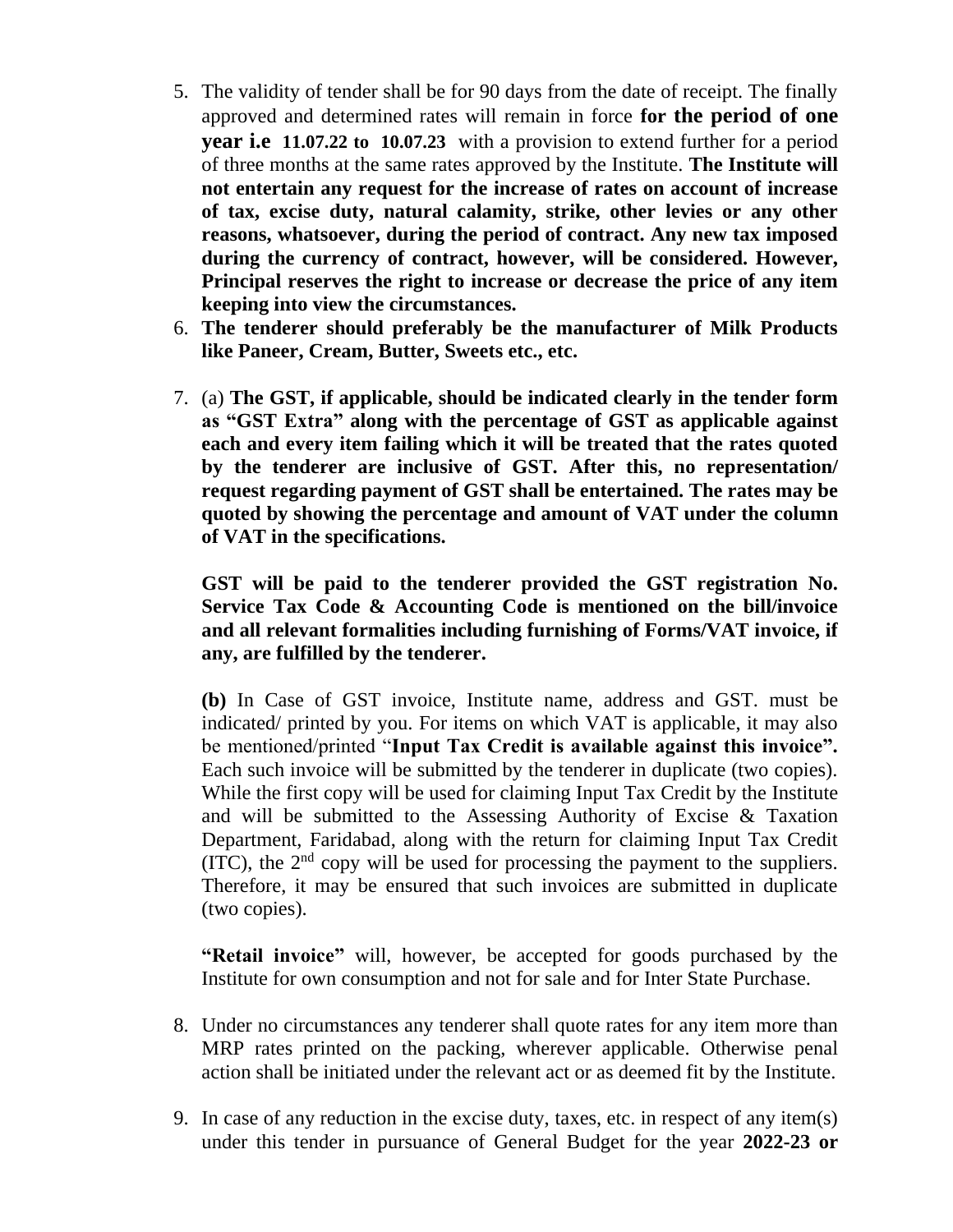**2023-24,** the reduced excise duty, taxes shall be applicable for that particular item(s) irrespective of the approved rates contained in the contract letter.

- 10.The rates quoted should be F.O.R Institute irrespective of quantity ordered.
- 11.**The tenderers will quote the rates in respect of non-branded items and will submit the samples of allotted items to the Principal/Secretary for approval and in case of supply of inferior quality, if any; matter will be referred to the Purchase Committee.**
- 12.The tenderer will supply the Dairy & Milk Products to the Institute on next day at 8.30 A.M. sharp or time given by the Institute. In case of late supply of the items, a penalty of Rs.500/- or 2% of value of supply whichever is higher will be imposed to the tenderer. The Institute shall also be at liberty to make purchase of the items as per the requirement from the open market at the risk and cost of the tenderer without further intimation.
- 13.The Management reserves the right to reject the supply of items for which the contract is awarded, if it is not found as per prescribed standard, wholly or partly, and the rejected quantity shall be lifted / removed by the supplier immediately from the Institute premises at their own expenses on being informed of the same. In case the tenderer fails to remove the rejected material or items, the Department reserves the right to dispose-off the same at the cost of the tenderer and no claim whatsoever shall be entertained.
- 14.The number of items and quantity thereof mentioned in the BOQ are tentative/ indicative and can be increased/decreased as per requirement of the Institute. The Institute also reserves the right to withdraw any item mentioned in the BOQ and no compensation shall be payable for the same.
- 15.The Institute shall not be in any manner concerned with internal affairs of the tenderers i.e. dispute and dissolution, etc. or affairs concerning any other (third) party that supplier may be having.
- 16.(a) In case of non-supply/short supply/inferior quality supply, the items shall be purchased at the risk and cost of the tenderer and the amount spent in excess of the approved rates shall be recovered from the pending bills and security deposit. In this eventuality, the security deposit will be forfeited. If at any time, the penalty levied/recoverable during the contract period exceeds the security amount, then the Institute reserves the right to withdraw the item(s) and re-allot the same to any other supplier and further blacklist the tenderer upto three years from participating in Institute tenders.

(b) In case penalty is imposed for more than 5 times on the tenderer on account of non-supply/short supply/poor quality supply/late supply to the Institute the contract is liable to be considered for cancellation, forfeiture of security and blacklisting of the tenderer's /firm upto the period of 3 years.

16. The Institute shall be at liberty to purchase the items from Government approved agencies and the tenderer shall have no objection to it.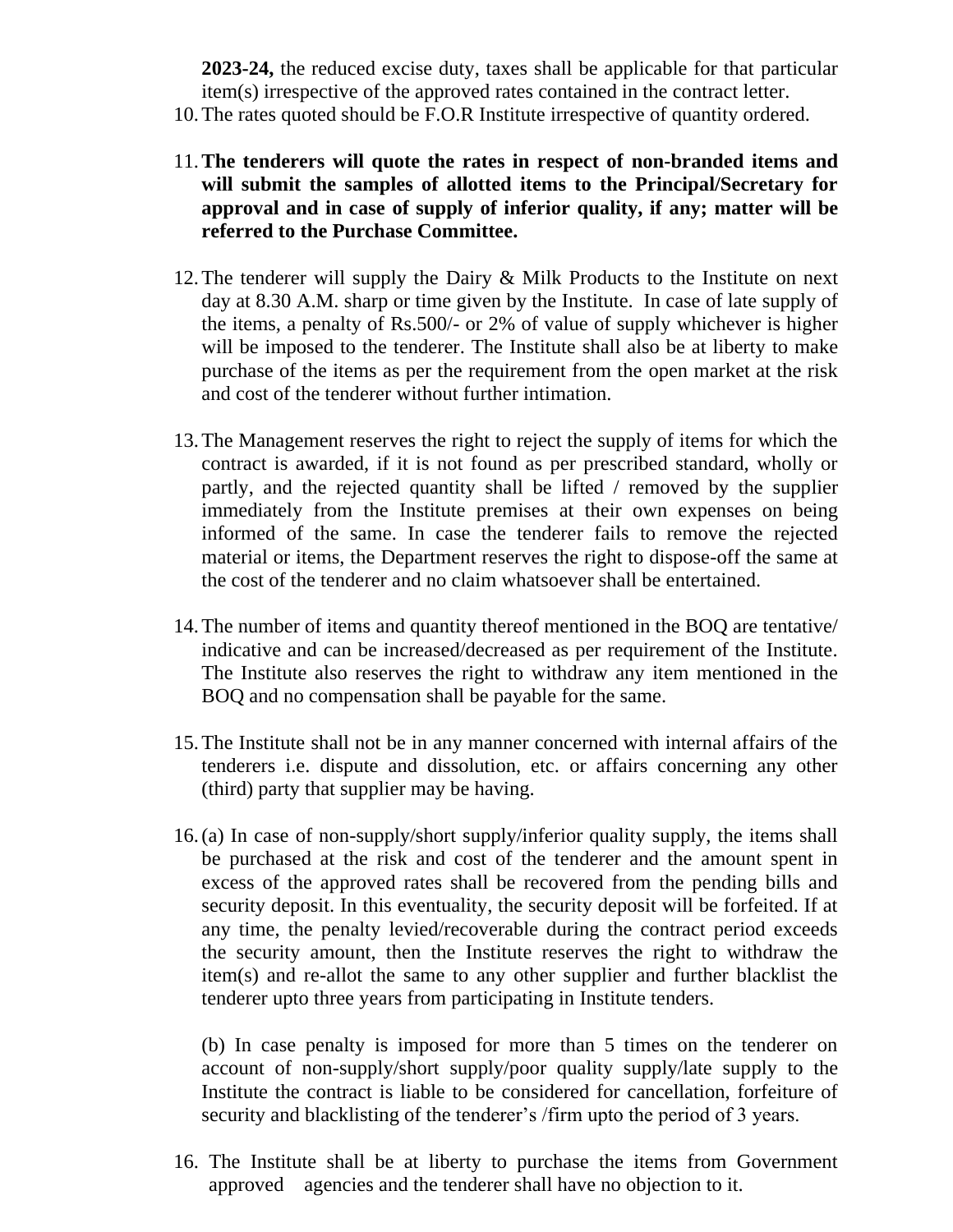- 17. The tenderer shall be duty bound to affect the supply of items contracted for to the extent indented during the contract period.
- 18. The free scheme, if any, introduced by the Manufacturer/Authorized Distributors with the sale of product from time to time is applicable to the Institute. In such case the tenderer shall indicate the details of free supply in the bill, while supplying the indented material.
- 19. Failure to discharge the contractual obligations by the tenderer, will lead to blacklisting of the firm for future supplies/tendering in the Institute upto three years and the security deposited shall be forfeited.
- 20. Payments will be processed on fortnightly basis i.e. in batches of 1st to  $15<sup>th</sup>$ and  $16<sup>th</sup>$  30th/31<sup>st</sup> of each month. Payment of each batch will be released within 15 days of close of each batch. Thus, while payment of bill from  $1<sup>st</sup>$  to  $15<sup>th</sup>$  of a month will be made upto  $30<sup>th</sup>$  of the same month, payment for bills in the batch of  $16<sup>th</sup>$  to  $30<sup>th</sup>$  /  $31<sup>st</sup>$  will be released before  $15<sup>th</sup>$  day of next month.
- 21. The contract, if awarded, for specific period, can be terminated at any time without assigning any reason, whatsoever, even before the expiry of the contract period.
- 22. The aforementioned terms & conditions shall be binding and operative between the tenderer (supplier) and the Institute.
- 23. The undersigned reserves the right to accept or reject any or all the tenders without assigning any reason whatsoever.
- 24. Any dispute is subject to the jurisdiction of Faridabad only. In the event of dispute, the same shall be referred for arbitration to the Director Tourism, Chandigarh or any person appointed by him/her. The award of the Arbitrator shall be final binding on both the parties.
- 25. The tenderer must have License so issued under the **FOOD SAFETY AND STANDARDS ACT 2006** or enclose a copy of Receipt of applying for the above License to the Govt as token of proof for supplying of Dairy & Milk Products along with an undertaking that in case the contract is allotted to the tenderer, the said License will be produced within 90 Days of allotment failing which the Institute would reserve the right to cancel the contract
- **26.** In the event of any dispute or difference arising out of or in any way touching or concerning this tender whatsoever (except as to matters the decision of which is specifically provided under this contract). The same shall be referred to the sole arbitration of the Director Tourism, Haryana, Chandigarh or any person appointed by him / her. The award of such arbitrator shall be final and bindi.ng on both the parties hereto. The Arbitration and Conciliation Act, 1996, shall apply to the arbitration proceedings.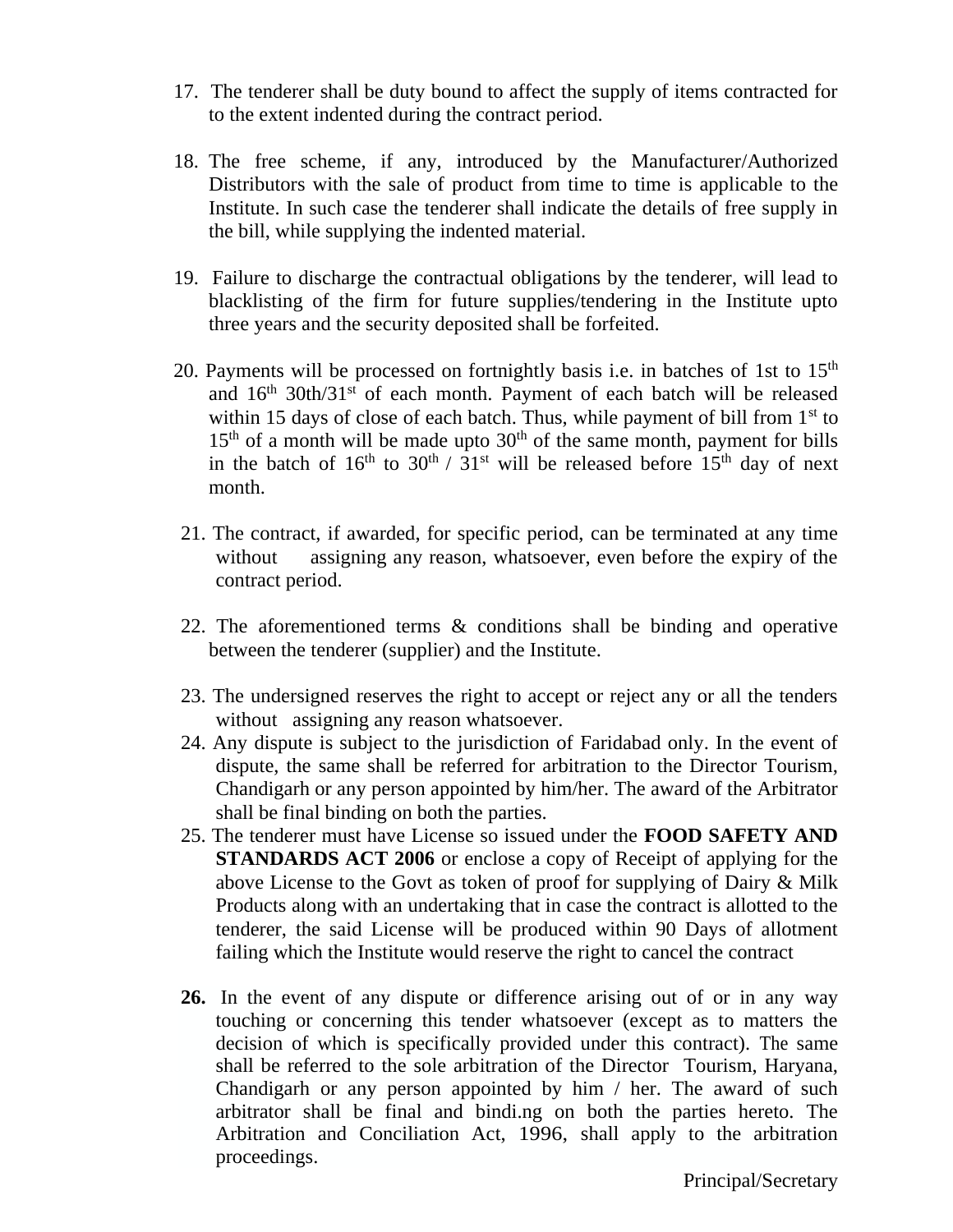## **PROCEDURE FOR TENDERING**

- 1. The Bids shall be received only in the office of Institute of Hotel Management, Faridabad.
- 2. Tender Documents can be downloaded from the web site of the Institute.
- 3. The Agency has to produce the original documents as and when asked for by the Institute. The failure of the Agency to furnish the said original documents will entail summarily rejection of its tender.
- 4. Instructions to Bidders:
	- (a) Tenders without required documents will be rejected. Incomplete tenders or tenders without earnest money will be rejected.
	- (b) Bids will be opened as per time schedule mentioned above.
	- (c) Before submission of Bids, Bidders must ensure that copies of all the necessary documents have been attached with the Bid.
	- (d) It will be mandatory for all the Bidders to attach all the documents mentioned under **'TECHNICAL BID'.**
	- (e) Institute will not be responsible for any delay in submission of the Bids due to any reason whatsoever.
	- (f) The details of Tender Fee & EMD specified in the Tender documents should be the same as submitted otherwise tender will be rejected.
- 5. For any issue related to Tendering, Bidders may contact the Office of the Institute .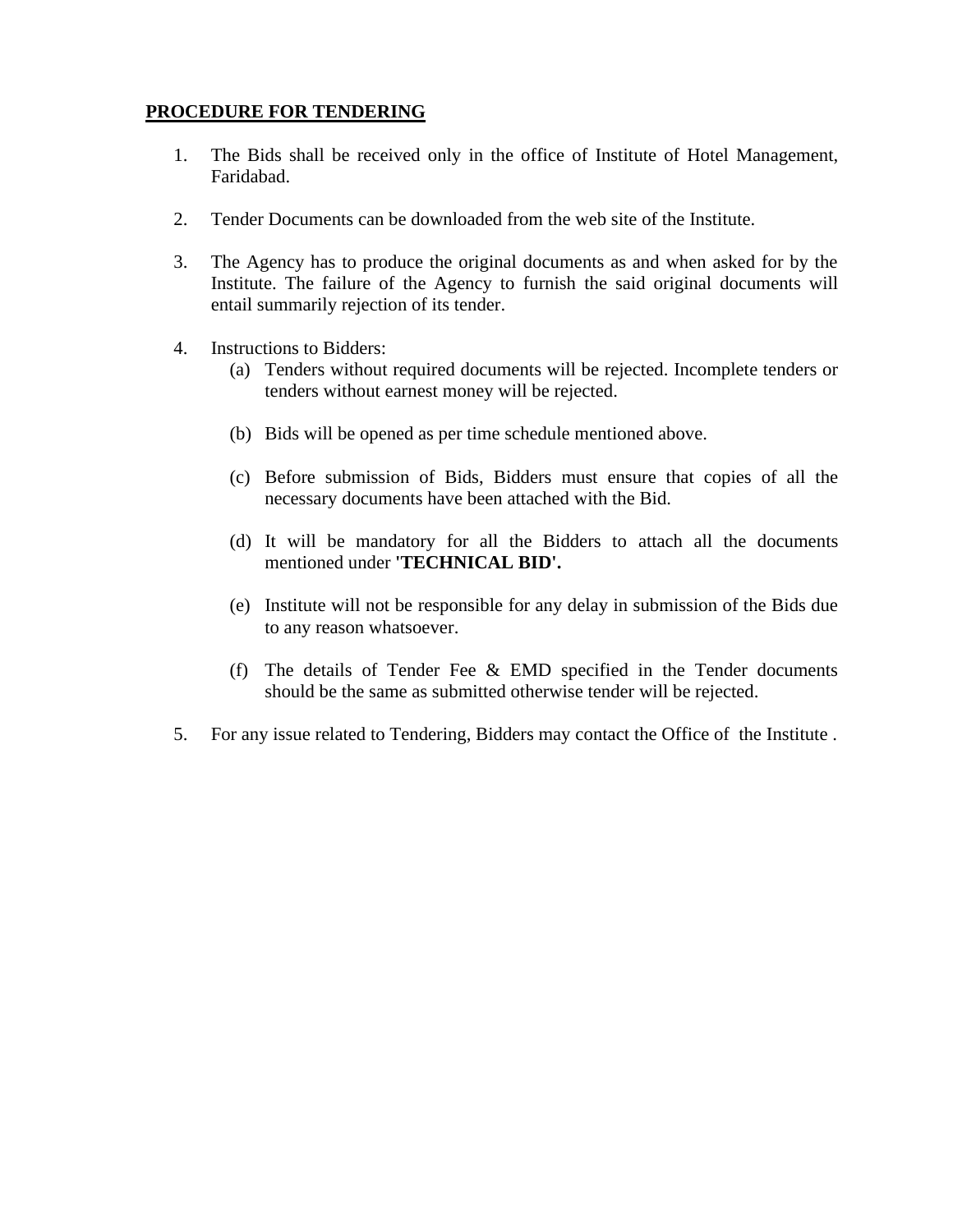# **INSTITUTE OF HOTEL MANAGEMENT BADKHAL LAKE CROSSING, FARIDABAD,121001 PH.NO.0129-4052466**

#### **TECHNICAL DETAILS OF THE TENDERER TECHNICAL BID(PART 'A')**

#### **BELOW MENTIONED DOCUMENTS MUST BE SUBMITTED ALONG WITH TECHNICAL BID**

- A. Earnest Money Deposit
- B. 1. Details of Tenderer Name, Father's Name, Name of Firm, Complete Address, Date of Incorporation and Contact Number.
	- 2. Sales Tax/VAT No.
	- 3. Copy of PAN Card Number
	- 4. Manufacturing /Storage Arrangement
	- 5. Transportation Arrangements
	- 6. Experience
	- 7. List of Clients
	- **8.** The tenderer must have License so issued under the **FOOD SAFETY AND STANDARDS ACT 2006** or enclose a copy of Receipt of applying for the above License to the Govt as token of proof for supplying of Dairy and Milk products along with an undertaking that in case the contract is allotted to the tenderer, the said License will be produced within 90 Days of allotment failing which the Institute would reserve the right to cancel the contract prematurely.
	- 9. No Agency having been blacklisted by the any State or Central Government Department or PSU in the past shall be eligible to participate in the tendering process (enclose a signed and stamped statement on the letter head of the company with regard to the blacklisting history of the company).
	- 10. Any other information, terms and conditions that tenderer may like to add either in this sheet or as Annexure.

**Note:**- Please attach the scanned copy/copies of above said information with Technical Bid.